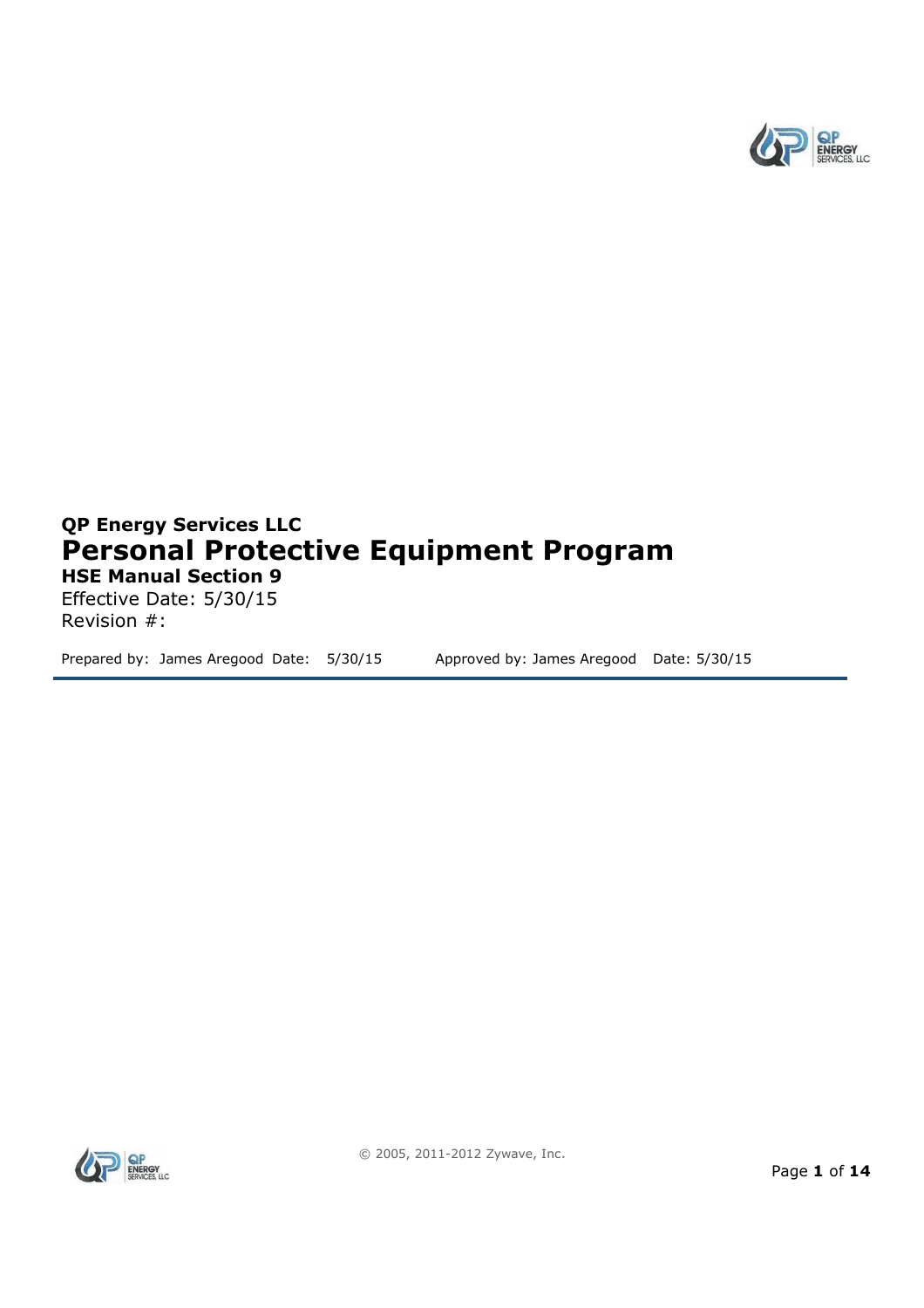

#### **Contents**

| Section | Title                               | Page     |
|---------|-------------------------------------|----------|
| 1.0     | Reference Standard                  | $8 - 3$  |
| 2.0     | Purpose                             | $8 - 3$  |
| 3.0     | Scope                               | $8 - 3$  |
| 4.0     | Responsibilities                    | $8 - 3$  |
| 5.0     | Definitions                         | $8 - 3$  |
| 6.0     | Procedure                           | $8 - 4$  |
|         | 6.1 Hazard Assessment               | $8 - 4$  |
|         | 6.2 PPE Selection                   | $8 - 4$  |
|         | 6.3 Employee Owned Equipment        | $8 - 4$  |
|         | 6.4 Defective or Damaged Equipment  | $8 - 4$  |
|         | 6.5 Training Requirements           | $8 - 4$  |
|         | 6.6 Payment for PPE                 | $8 - 4$  |
|         | 6.7 Enforcement                     | $8 - 5$  |
| 7.0     | PPE Elements                        | $8 - 5$  |
|         | 7.1 Eye and Face Protection         | $8 - 8$  |
|         | 7.2 Respiratory Protection          | $8 - 8$  |
|         | 7.3 Head Protection                 | $8 - 8$  |
|         | 7.4 Foot Protection                 | $8 - 8$  |
|         | 7.5 Electrical Protection Equipment | $8 - 8$  |
|         | 7.6 Electrical PPE Testing Schedule | $8 - 9$  |
|         | 7.7 Hand Protection                 | $8 - 9$  |
|         | 7.8 Body Protection                 | $8 - 9$  |
|         | 7.9 Hearing Protection              | $8 - 9$  |
| 8.0     | Revision History Record             | $8 - 10$ |
|         | Appendix A                          | $8 - 11$ |
|         | QP PPE - Hazard Assessment Form     | $8 - 12$ |

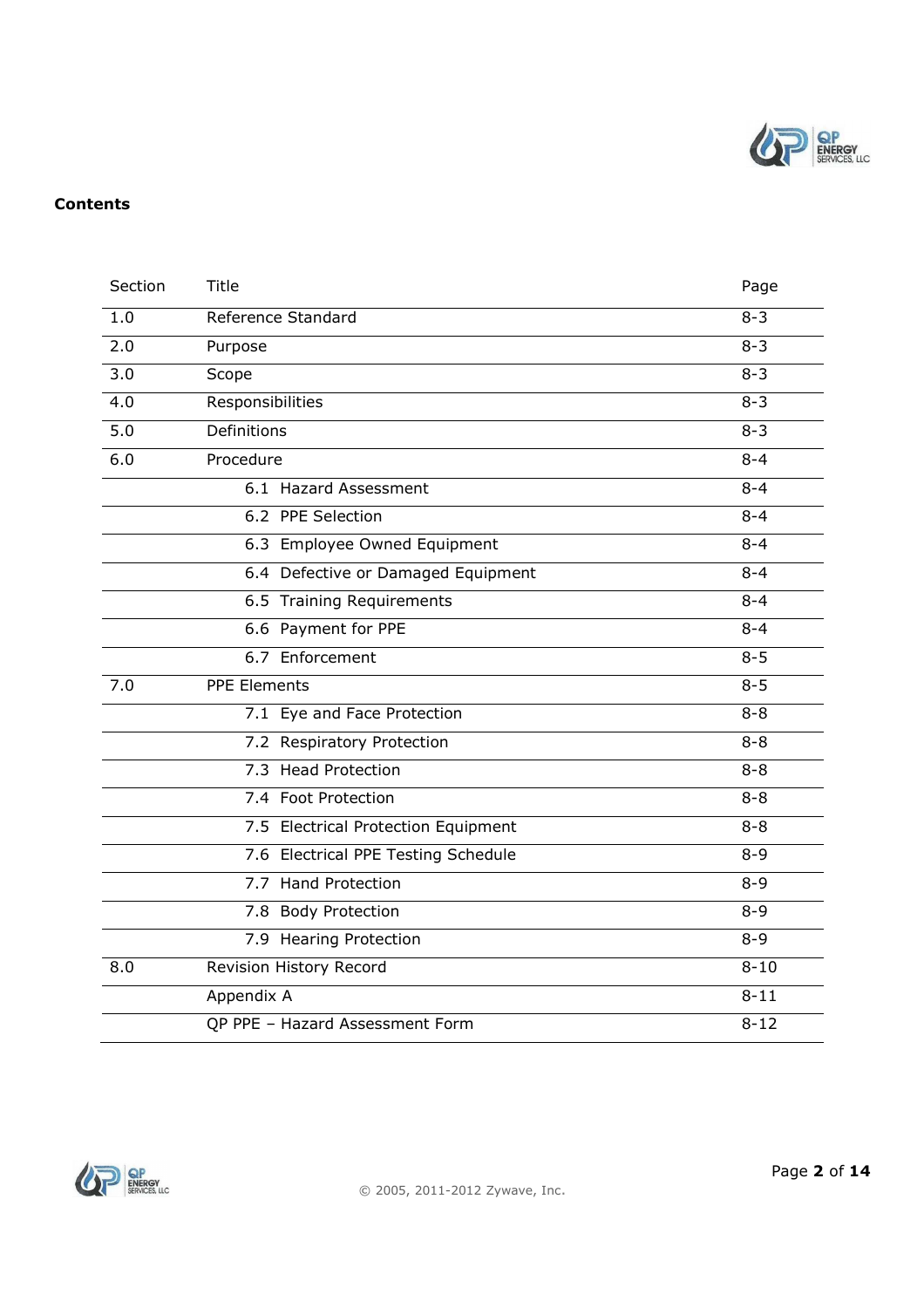

#### **1.0 Reference Standard**

- Occupational Safety and Health Administration PPE Subpart I, including:
	- o 29 CFR 1910.132 General Requirements
	- o 29 CFR 1910.133 Eye and Face Protection
	- o 29 CFR 1910.135 Head Protection
	- o 29 CFR 1910.136 Foot Protection
	- o 29 CFR 1910.137 Electrical Protective Equipment
	- o 29 CFR 1910.138 Hand Protection &Body Protection

\*Note: 29 CFR 1910.134 – Respiratory Protection and Hearing Protection are under separate cover

#### **2.0 Purpose**

- This procedure establishes minimum personal protective equipment (PPE) requirements to be followed when performing tasks in which hazards are present or are likely to be present.

#### **3.0 Scope**

This procedure applies to all company employees, contractors and vendors performing work on company property, and all other individuals who are visiting or have business with our company.

#### **4.0 Responsibilities**

- Management is responsible for identifying hazards or potential hazards and establishing requirements for PPE. Management will review this procedure at least annually and when equipment or facility additions or modifications cause changes in PPE requirements.
- Management will ensure that required training is conducted as outlined below.
- Management and supervisors are responsible for the enforcement of this program.
- Employees, Contractors and vendors are required to comply with all procedures outlined in this policy.

#### **5.0 Definitions**

**Administrative Controls:** Rules, procedures or standards that prevent or limit exposure to a hazard.

**Contractor:** A non-company employee being paid to perform work in our facility.

**Engineering Controls:** Equipment or process modifications, usually hardware in nature that provides passive protection to personnel.

**Personal Protective Equipment or PPE:** PPE is equipment that an individual wears to protect against a hazard. PPE is the last line of defense after engineering control and administrative control.

**Vendor:** A non-company employee being paid to perform a service in our facility.

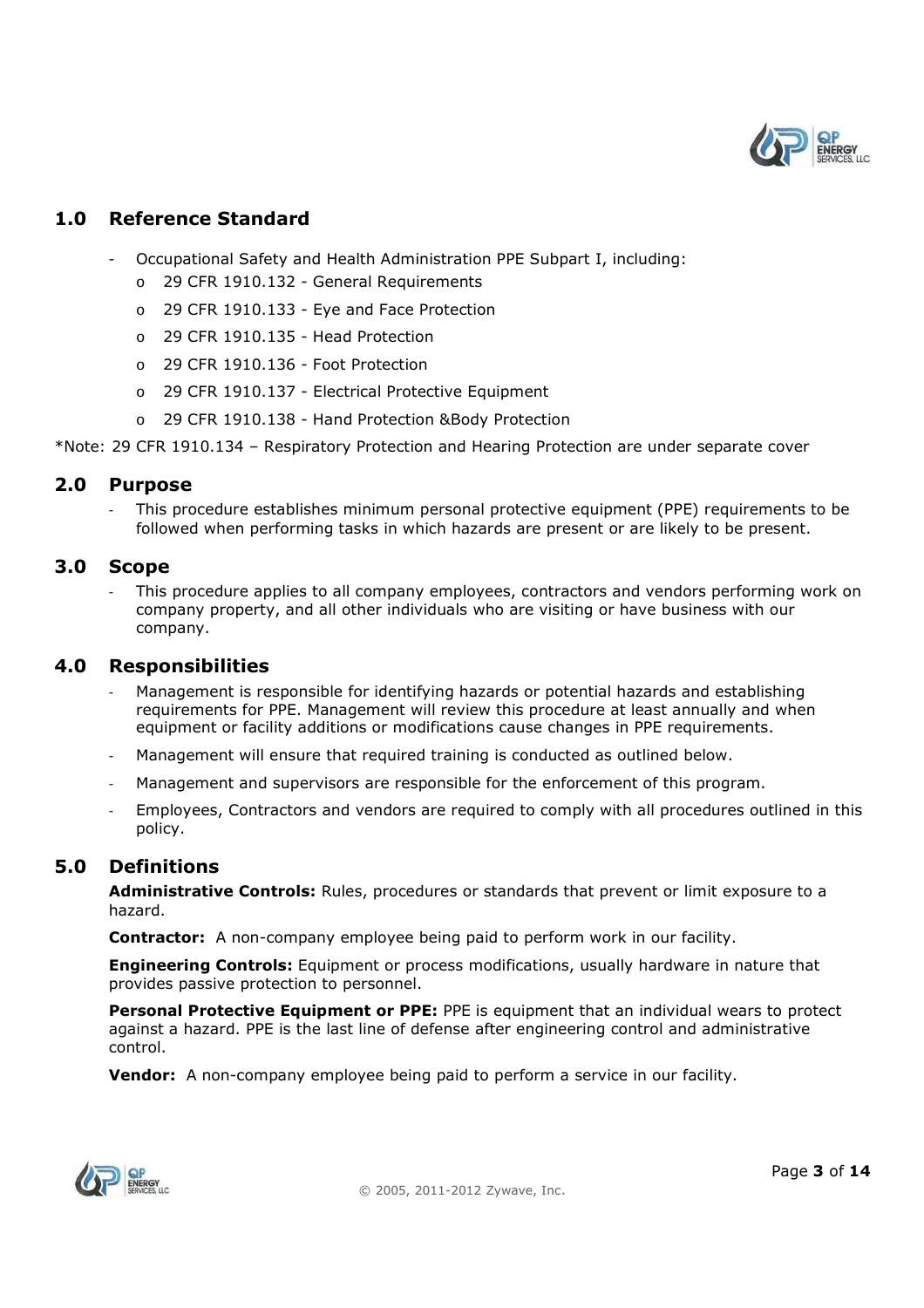

### **6.0 Procedure**

## **6.1 Hazard Assessment (29 CFR 1910.132)**

- A hazard assessment has been conducted in order to determine what hazards are present or are likely to be present that would necessitate the use of PPE. The hazard assessment consisted of a walk-through survey of all work areas and duties to determine sources of hazards to employees that could not be controlled by means of engineering or administrative approaches. A sample form can be found in Appendix A. A summary of the assessment results can be obtained from the program administrator.
- It will be the responsibility of the program administrator to revise or update the assessment, as necessary, by identifying and evaluating new equipment and processes, reviewing accident records and reviewing the suitability of previously selected PPE. Additionally, the program administrator will review the hazard assessment annually. Any changes will be entered into the permanent copy of the hazard assessment.
- If changes in PPE are required, the program administrator will take appropriate action.
- The written hazard assessment will be certified in writing and contain the following:
	- o The workplace identified;
	- o The person certifying that the evaluation has been performed;
	- o The person certifying that the evaluation has been performed; and
	- o The date(s) of the assessment.

#### **6.2 PPE Selection (29 CFR 1910.132)**

- All identified hazards or potential hazards will be controlled by engineering or administrative methods. If engineering or administrative controls cannot eliminate a hazard, the program administrator will select appropriate types of PPE to guard against it.
- All PPE selections will be communicated to employees through employee training programs.
- Affected employees will wear all PPE specified by the company at the appropriate time in order to guard against the identified hazard. Our company will ensure that all selected PPE properly fits affected employees.

# **6.3 Employee Owned Equipment (29 CFR 1910.132)**

- Any employee who wishes to provide his/her own PPE must have the PPE approved by the program administrator prior to use. No employee shall wear their own PPE if it does not meet requirements identified in the appropriate OSHA standards.
- Where employees provide their own protective equipment, the employer will be responsible to assure its adequacy, including proper maintenance and sanitation of such equipment.

# **6.4 Defective or Damaged Equipment (29 CFR 1910.132)**

- At no time will employees wear PPE that is defective, damaged or unsanitary. PPE will be cleaned and sanitized prior to use by another worker.
- Defective or damaged equipment will be taken out of service. Employees will notify their immediate supervisor of all defective or damaged PPE and will not perform tasks requiring the use of PPE until such equipment has been replaced/repaired.

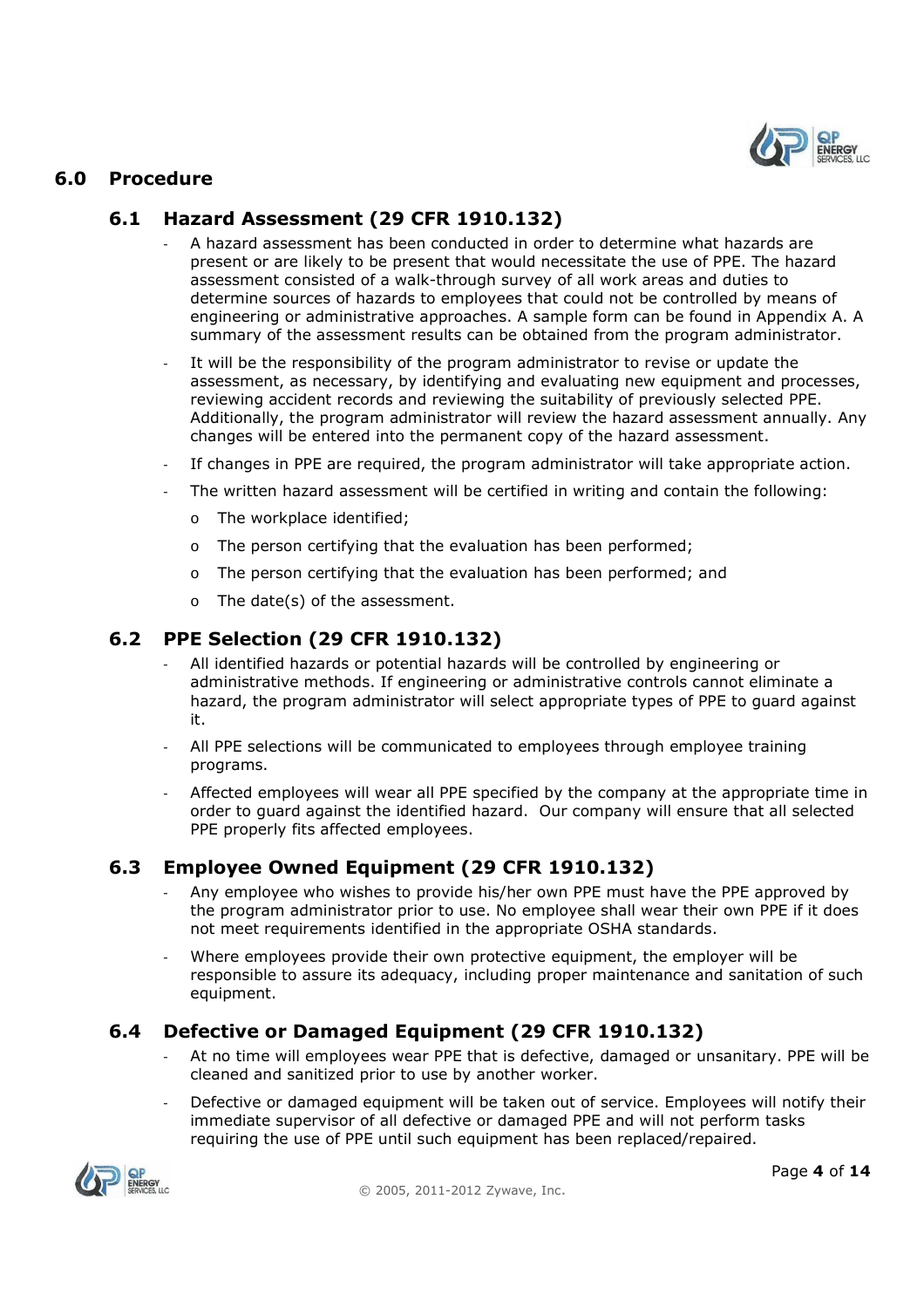

- For replacement PPE employees can contact the program administrator or their immediate supervisor.

# **6.5 Training Requirements (29 CFR 1910.132)**

- Training will be provided to each employee who is required to use PPE upon hire. No employee will use or wear PPE or perform job functions requiring the use of PPE until properly trained.
- Training for PPE will consist of the following:
	- o When PPE is required for a job responsibility or task;
	- o How to properly don (put on), doff (remove), adjust, and wear required PPE;
	- o Limitations of selected PPE; and
	- o Proper care, maintenance and useful life of selected PPE.
- All employees must demonstrate an understanding of the training outlined in this section. This will be accomplished through a hands-on demonstration of acquired skills.
- Additional training will be required in the following circumstances:
	- o There are changes in job assignments or work practices that render previous training obsolete;
	- o There are changes in the types of PPE used that renders previous training obsolete; and
	- o Whenever deficiencies are noted in an employee's understanding or skill in the use of selected PPE.
	- o All employees' attendance to training classes will be documented. Documentation will include:
	- o The name of each employee trained;
	- o The date(s) of training;
	- o Specific PPE training received; and
	- o Verification of the employee's acquired skill level as a result of training.

#### **6.6 Payment for PPE**

- The protective equipment, including personal protective equipment (PPE), used to comply with this part, shall be provided by the employer at no cost to its employees.
- The employer is not required to pay for non-specialty safety-toe protective footwear (including steel-toe shoes or steel-toe boots) and non-specialty prescription safety eyewear, provided that the employer permits such items to be worn off the job-site.
- The employer is not required to pay for:
- Logging boots;
- Everyday clothing, such as long-sleeve shirts, long pants, street shoes, and normal work boots; or
- Ordinary clothing, skin creams, or other items, used solely for protection from weather, such as winter coats, jackets, gloves, parkas, rubber boots, hats, raincoats, ordinary sunglasses, and sunscreen.

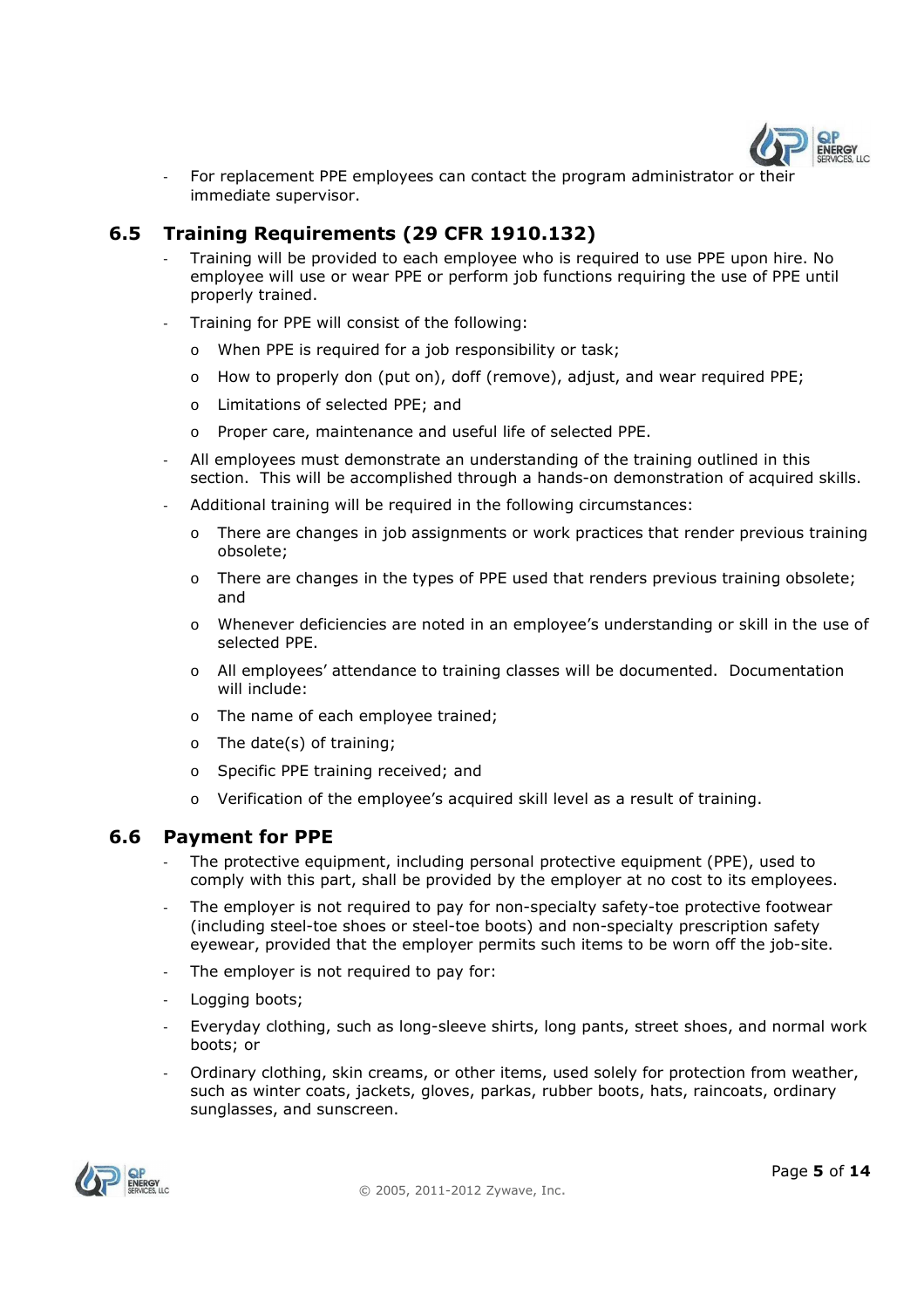

- The employer must pay for replacement PPE, except when the employee has lost or intentionally damaged the PPE.

#### **6.7 Enforcement**

- Management will require that specified PPE is used as appropriate in the Hazard Assessment. Failure to conform to this program will result in discipline up to, and including, discharge.

#### **7.0 PPE Elements**

#### **7.1 Eye and Face Protection (29 CFR 1910.133)**

- All employees, contractors and visitors will wear appropriate eye and/or face protection when inside designated areas.
- Safety glasses will be provided to employees required to wear them. All safety glasses will be issued with side shields. When prescription safety glasses are required, our company will either provide safety eyewear that is capable of being worn over personal glasses or will contribute to the cost of frames and lenses. (See Safety Glasses Reimbursement Policy) When required, supplemental or specialized eye and face protection will be provided by the Company.
- Employees who wear contact lenses are required to wear non-prescription safety glasses (Plano) over their contact lenses. It should be recognized that contact lenses may present additional hazards to employees in dusty and/or chemical environments. These situations will require the use of additional eye protection such as dust or liquid tight goggles.
- Safety glasses purchased before July 5, 1994 will meet ANSI Z87.1-1969 standards. Safety glasses purchased after July 5, 1994 will meet ANSI Z87.1-1989 standards.

#### **The following charts will be used to assist with specification of eye and face protection.**

| <b>Selection Chart - Guidelines for Eye and Face Protection</b>                                                                                                                        |                                                                           |                                                                                                   |  |  |  |
|----------------------------------------------------------------------------------------------------------------------------------------------------------------------------------------|---------------------------------------------------------------------------|---------------------------------------------------------------------------------------------------|--|--|--|
| The following chart provides general guidance for the proper selection of eye and face protection to<br>protect against hazards associated with the listed hazard "source" operations. |                                                                           |                                                                                                   |  |  |  |
| <b>Source</b>                                                                                                                                                                          | <b>Hazard</b>                                                             | <b>Protection</b>                                                                                 |  |  |  |
| <b>IMPACT</b> - Chipping, grinding machining,<br>masonry work, woodworking, sawing,<br>drilling, chiseling, powered fastening,<br>riveting, and sanding                                | Flying fragments,<br>objects, large chips,<br>particles, sand, dirt, etc. | Spectacles with side protection,<br>goggles, face shield. For severe<br>exposure, use face shield |  |  |  |
| <b>HEAT-Furnace operation and arc welding</b>                                                                                                                                          | Hot sparks                                                                | Face shields, spectacles with<br>side shields.                                                    |  |  |  |
| <b>CHEMICALS-Acid and chemical handling,</b><br>degreasing, plating                                                                                                                    | Splash                                                                    | Goggles, eyecup and cover<br>types. For severe exposure, use<br>face shield with goggles.         |  |  |  |
| <b>DUST</b> - Woodworking, buffing, general,<br>buffing, general dusty conditions.                                                                                                     | Nuisance dust                                                             | Goggles, eye cup and cover<br>type                                                                |  |  |  |

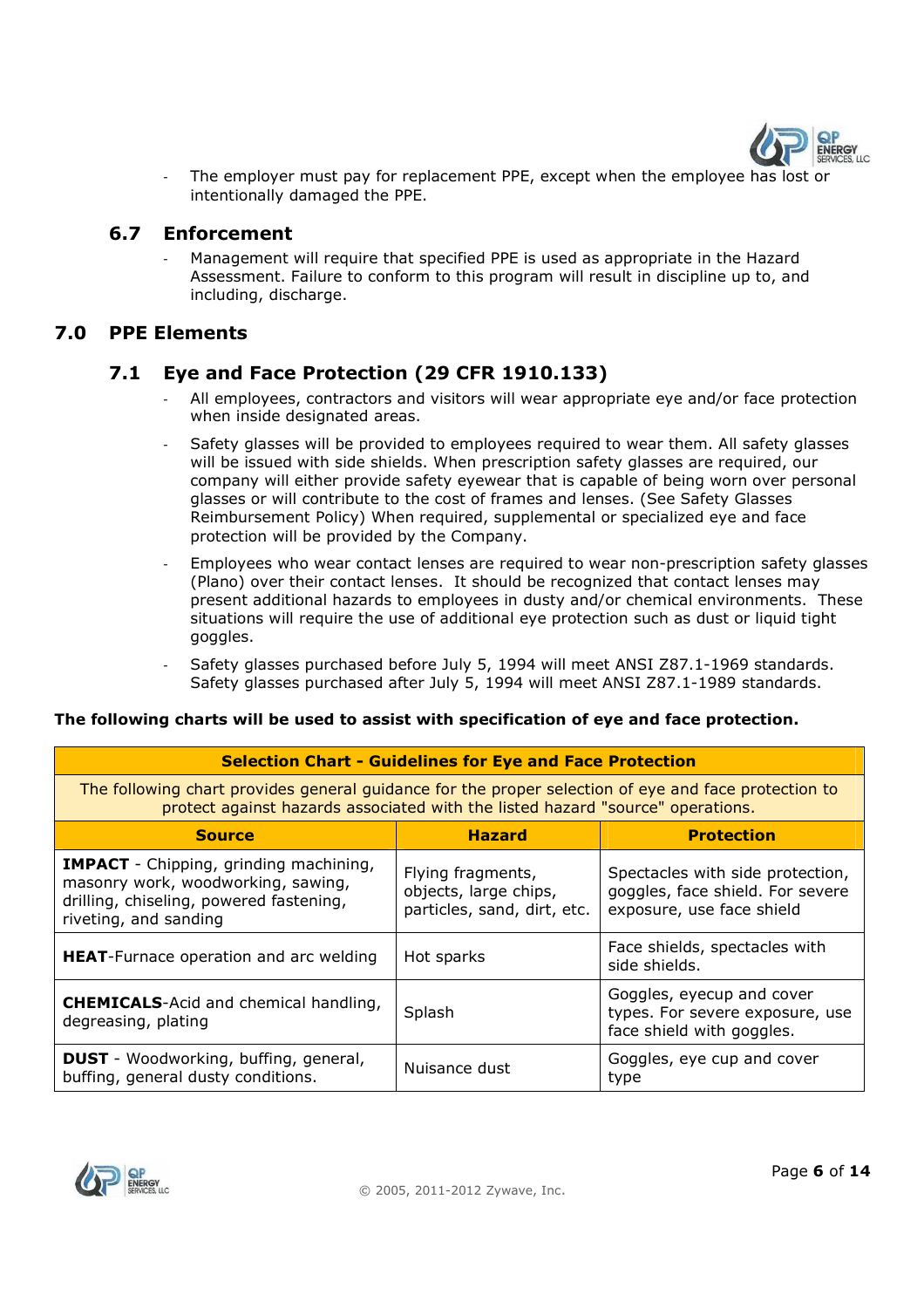

| <b>Filter Lenses for Protection Against Radiant Energy</b> |                                       |                                   |                        |                                     |  |  |
|------------------------------------------------------------|---------------------------------------|-----------------------------------|------------------------|-------------------------------------|--|--|
| <b>Operations</b>                                          | <b>Electrode Size</b><br>$(1/32$ in.) |                                   | <b>Arc Current</b>     | <b>Minimum Protective</b><br>Shade* |  |  |
|                                                            | Less than 3                           |                                   | Less than 60           | 7                                   |  |  |
| Shielded Metal Arc                                         | $3 - 5$                               |                                   | $60 - 160$             | 8                                   |  |  |
| Welding                                                    | $5 - 8$                               |                                   | $160 - 250$            | 10                                  |  |  |
|                                                            | More than 8                           |                                   | $250 - 550$            | 11                                  |  |  |
|                                                            |                                       |                                   | Less than 60           | $\overline{7}$                      |  |  |
| <b>Gas Metal Arc Welding</b><br><b>And Flux Cored Arc</b>  | N/A                                   |                                   | $60 - 160$             |                                     |  |  |
| Welding                                                    |                                       |                                   | $160 - 250$            | 10                                  |  |  |
|                                                            |                                       |                                   | $250 - 550$            |                                     |  |  |
|                                                            |                                       |                                   | Less than 50           | 8                                   |  |  |
| Gas Tungsten Arc<br>Welding                                | N/A                                   |                                   | $50 - 150$             |                                     |  |  |
|                                                            |                                       |                                   | $150 - 500$            | 10                                  |  |  |
| <b>Air Carbon</b>                                          | Light                                 |                                   | Less than 500          | 10                                  |  |  |
| <b>Arc Cutting</b>                                         | Heavy                                 |                                   | $500 - 1000$           | 11                                  |  |  |
|                                                            | N/A                                   |                                   | Less than 20           | 6                                   |  |  |
| Plasma Arc Welding**                                       |                                       |                                   | $20 - 100$             | 8                                   |  |  |
|                                                            |                                       |                                   | $100 - 400$            | 10                                  |  |  |
|                                                            |                                       |                                   | $400 - 800$            | 11                                  |  |  |
|                                                            | Light                                 |                                   | Less than 300          | 8                                   |  |  |
| Plasma Arc Cutting                                         | Medium                                |                                   | $300 - 400$            | 9                                   |  |  |
|                                                            | Heavy                                 |                                   | $400 - 800$            | 10                                  |  |  |
| <b>Torch Brazing</b>                                       | N/A                                   |                                   | N/A                    | 3                                   |  |  |
| <b>Torch Soldering</b>                                     | N/A                                   |                                   | N/A                    | $\overline{2}$                      |  |  |
| <b>Carbon Arc Welding</b>                                  | N/A                                   |                                   | N/A                    | 14                                  |  |  |
| <b>Operations</b>                                          |                                       | <b>Plate thickness</b>            |                        | <b>Minimum Protective</b><br>Shade* |  |  |
|                                                            | Light                                 |                                   | Under 1/8 in. (3.2 mm) | 4                                   |  |  |
| Gas Welding                                                | Medium                                | $1/8 - 1/2$ in. $(3.2 - 12.7$ mm) |                        | 5                                   |  |  |
|                                                            | Heavy                                 | Over 1/2 in. (12.7)               |                        | 6                                   |  |  |
|                                                            | Light                                 |                                   | Under 1 in. (25 mm)    | 3                                   |  |  |
| <b>Oxygen Cutting</b>                                      | <b>Medium</b>                         | $1-6$ in $(25-150$ mm)            |                        | $\overline{4}$                      |  |  |
|                                                            | <b>Heavy</b>                          | Over 6 in. (150 mm)               |                        | 5                                   |  |  |

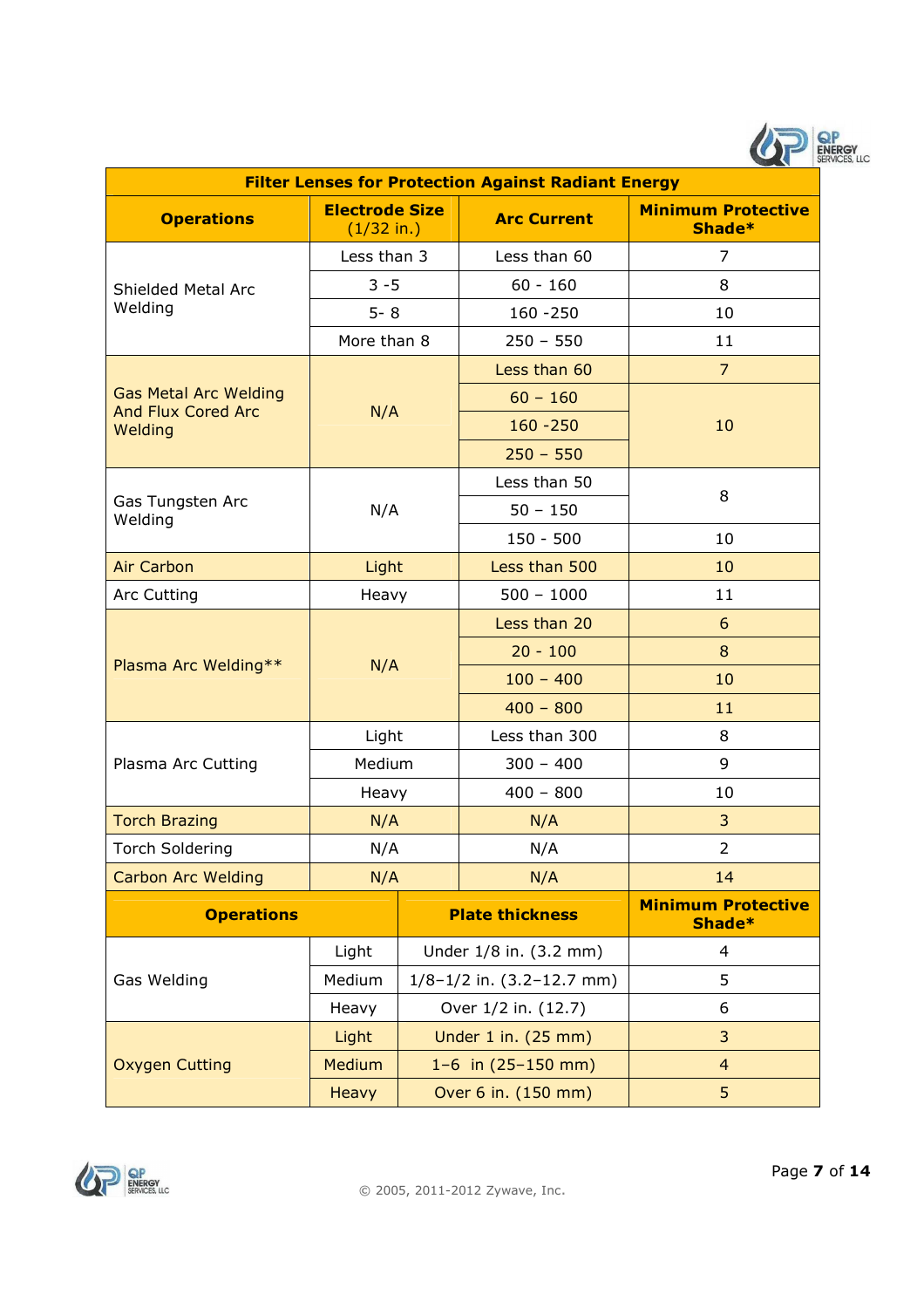

*\* As a rule of thumb, start with a shade that is too dark to see the weld zone. Then go to a lighter shade which gives sufficient view of the weld zone without going below the minimum. In oxyfuel gas welding or cutting where the torch produces a high yellow light, it is desirable to use a filter lens that absorbs the yellow or sodium line in the visible light of the (spectrum) operation.* 

*\*\* These values apply where the actual arc is clearly seen. Experience has shown that lighter filters may be used when the arc is hidden by the workpiece.* 

# **7.2 Respiratory Protection (29 CFR 1910.134)**

- Procedures regarding respiratory protection are contained in the Respiratory Protection Program.

# **7.3 Head Protection (29 CFR 1910.135)**

- All affected employees will use appropriate head protection when exposed to hazards such as falling objects or energized electrical equipment. Employees who are working near exposed electrical conductors will wear protective helmets designed to reduce electrical shock.
- Head protection is designed to provide protection from impact and penetration hazards caused by falling objects. Head protection is also available which provides protection from electric shock and burn. When selecting head protection, knowledge of potential electrical hazards is important.
- Class A helmets, in addition to impact and penetration resistance, provide electrical protection from low-voltage conductors (they are proof tested to 2,200 volts). Class B helmets, in addition to impact and penetration resistance, provide electrical protection from high-voltage conductors (they are proof tested to 20,000 volts). Class C helmets provide impact and penetration resistance (they are usually made of aluminum which conducts electricity), and should not be used around electrical hazards. Bump caps are not designed to provide impact protection but protect against scalp lacerations from working in congested areas or areas with low equipment clearances.
- Our company will select, purchase, and provide employees with required head protection if the use of head protection is required by this policy. Protective helmets purchased before July 5, 1994 will meet ANSI Z89.1-1969 standards. Protective helmets purchased after July 5, 1994 will meet ANSI Z89.1-1986 standards.

# **7.4 Foot Protection (29 CFR 1910.136)**

- All employees, contractors, and visitors will use appropriate foot protection as required by the Company when inside areas identified areas. The employer must ensure that each affected employee uses protective footwear when working in areas where there is a danger of foot injuries due to falling or rolling objects, or objects piercing the sole, and where such employee's feet are exposed to electrical hazards.
- Our company will identify acceptable types of foot protection.
- Protective footwear purchased before July 5, 1994 will meet ANSI Z41.1-1967 standards. Protective footwear purchased after July 5, 1994 will meet ANSI Z41-1991 standards.

# **7.5 Electrical Protective Equipment (29 CFR 1910.137)**

All electrical protective devices purchased by our company will meet the requirements outlined in the Occupational Safety and Health Administration (OSHA) standard Electrical Protective Equipment. All equipment will be appropriately marked with its Class and Type.

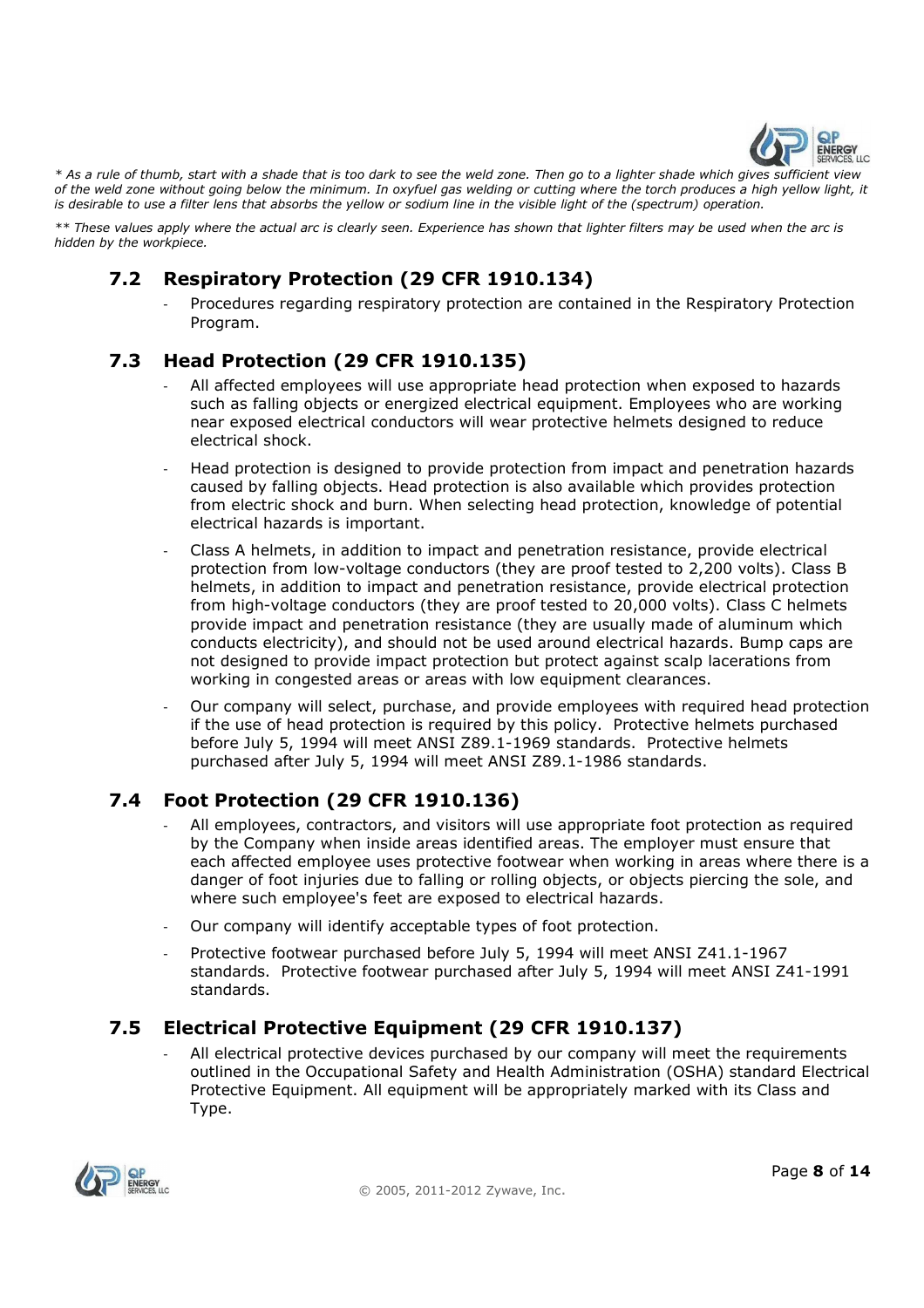

- Electrical PPE will be required where contact with energized electrical conductors and or flash/arc hazards exist. The Company will provide PPE, insulating blankets and devices and insulated tools as needed. All electrical protective equipment will be inspected by the user prior to use and immediately after any incident involving possible damage. Electrical protective equipment will be stored to protect against visible light, temperature, humidity, ozone chemicals and other damage. The Company will also maintain a testing program for electrical protective equipment that ensures performance. Testing will occur according to the following schedule:

# **7.6 Electrical PPE Testing Schedule**

| <b>Type of Equipment</b>    | <b>When to Test</b>                              |
|-----------------------------|--------------------------------------------------|
| Rubber insulating line hose | Upon indication that insulating value is suspect |
| Rubber insulating covers    | Upon indication that insulating value is suspect |
| Rubber insulating blankets  | Before first issue and every 12 months           |
| Rubber insulating gloves    | Before first issue and every 6 months            |
| Rubber insulating sleeves   | Before first issue and every 12 months           |

If the electrical equipment has been in storage, it must have been tested within the previous 12 months prior to issue

# **7.7 Hand Protection (29 CFR 1910.138)**

- The employer selects and requires employees to use appropriate hand protection when employees' hands are exposed to hazards such as skin absorption of harmful substances, severe cuts or lacerations, severe abrasions, punctures, chemical burns, thermal burns and harmful temperature extremes.
- All hand protection used at our company will be selected by the program administrator to ensure the greatest degree of protection is provided for the specific hazard identified. Glove manufacturers and suppliers will be consulted to select gloves that will provide the desired protection against mechanical, thermal and/or chemical hazards. Special care will be exercised when evaluating the need for hand protection in areas with moving machine parts, especially rotating and revolving equipment. Company employees will only utilize hand protection that has been authorized by the program administrator.

# **7.8 Body Protection**

Body protection in the form of aprons or other protective clothing will be required when employees are exposed to the following hazards: chemical splash or contact, contact with sharp or jagged objects, heat, sparks or flame. Equipment manufacturers and suppliers will be consulted to select equipment that will provide the desired protection against mechanical, thermal and/or chemical hazards.

# **7.9 Hearing Protection**

- Hearing conservation procedures shall be outlined in a separate "Hearing Conservation Program."

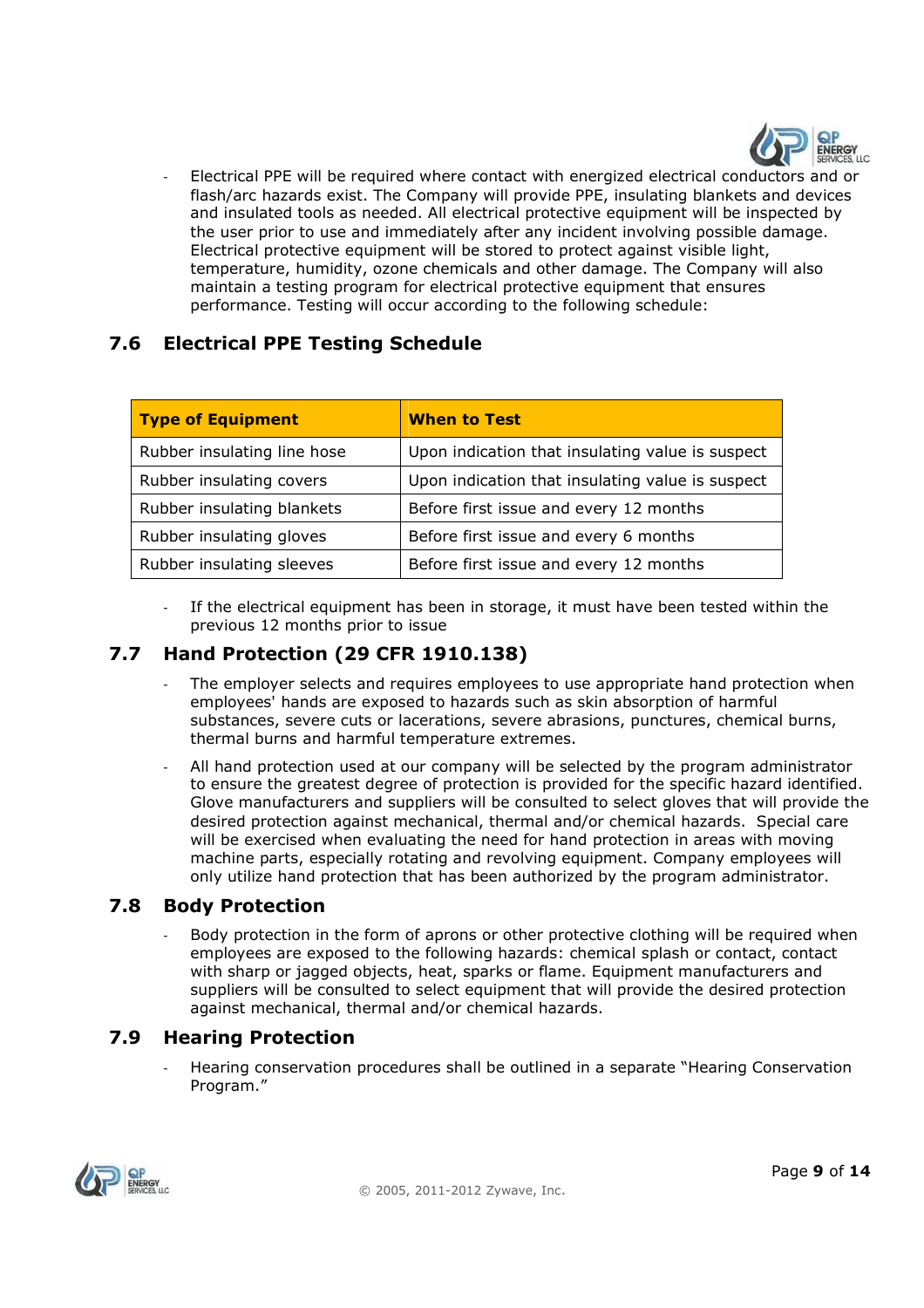

# **Revision Number Section Revised By Description** 0 NA NA Original document.

# **8.0 Revision History Record:**

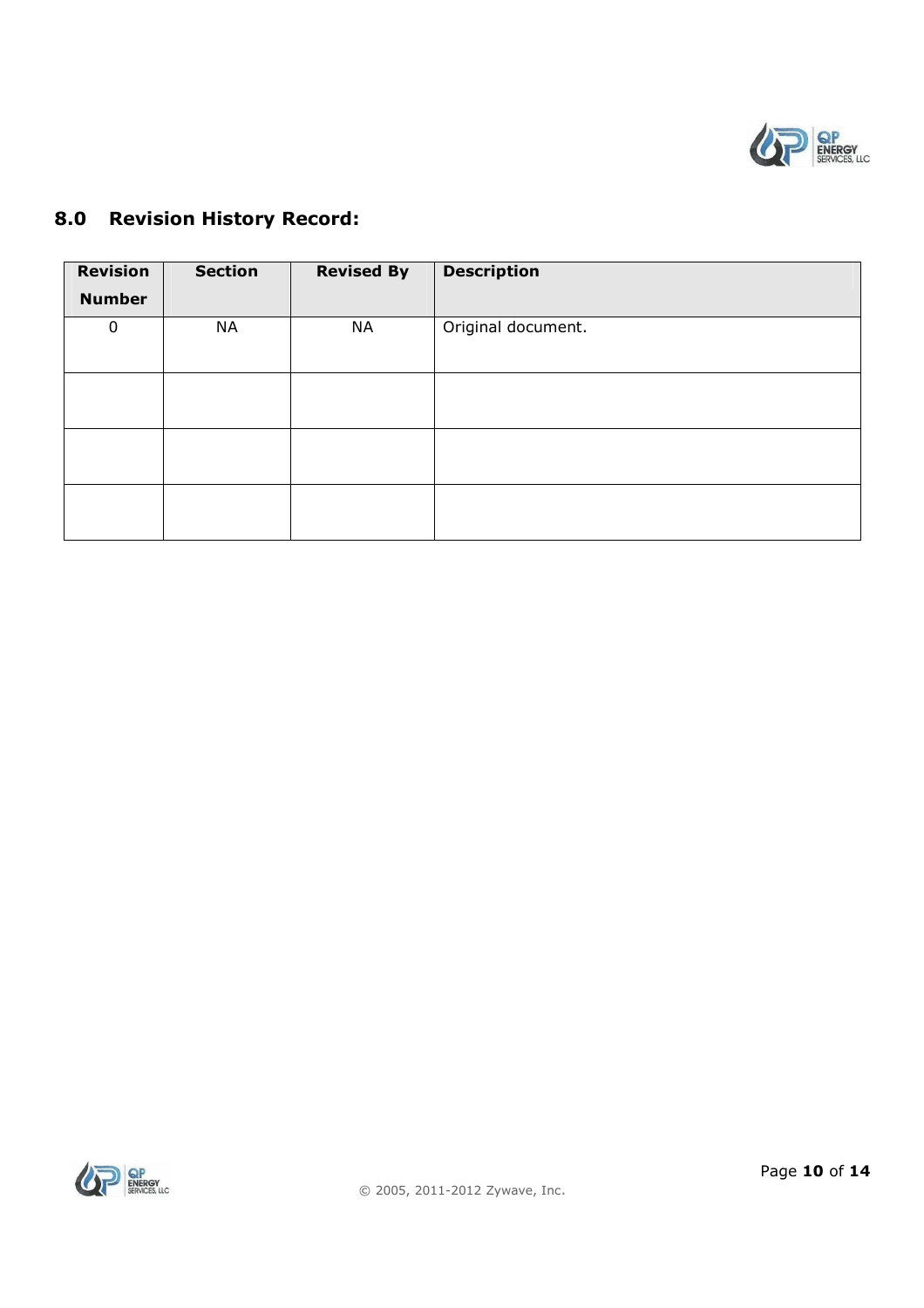

# **Appendix A**

Hazard Assessment Form

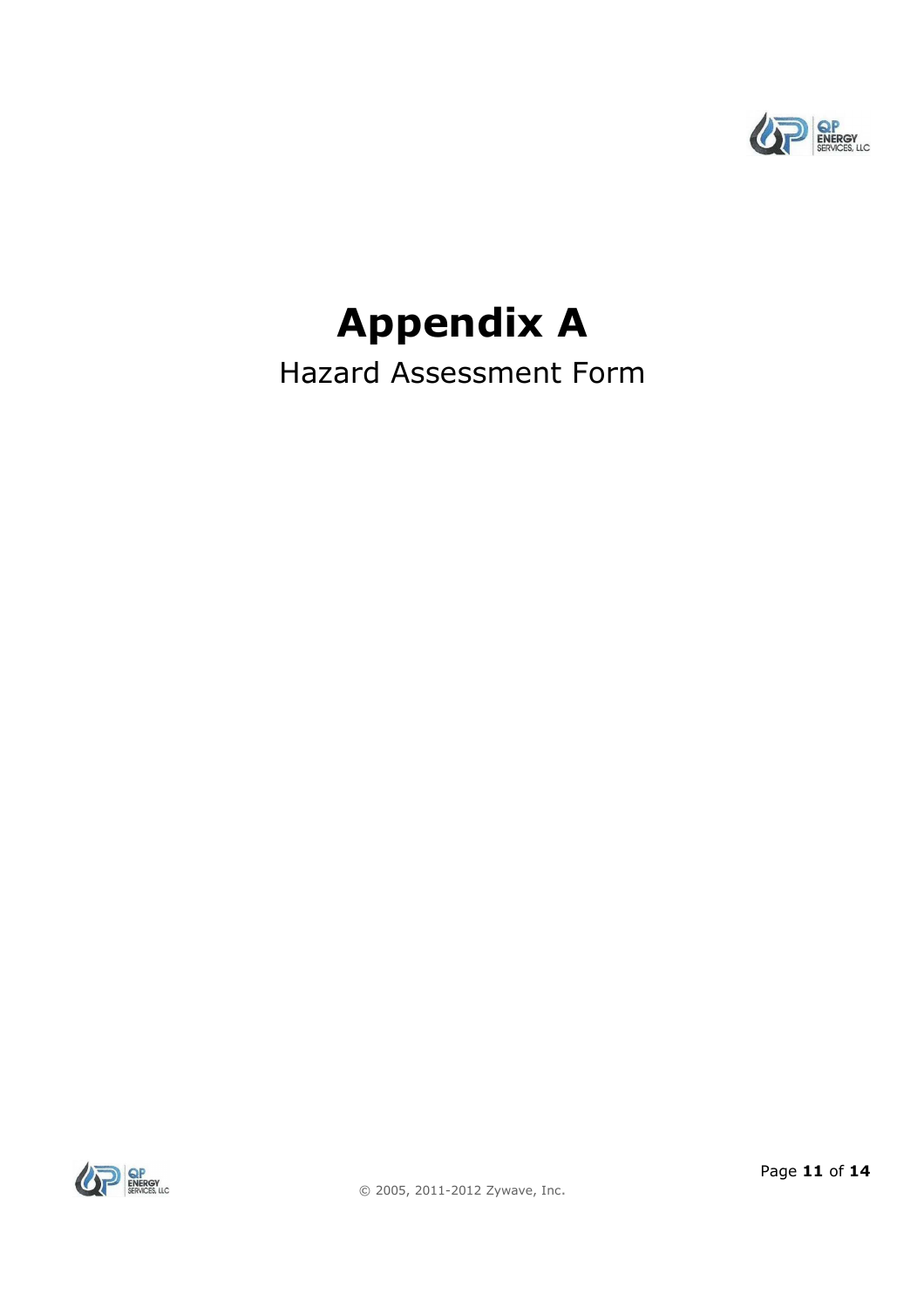

# QP PPE – HAZARD ASSESSMENT FORM

#### **Job Classification:**

| <b>HEAD HAZARD</b>                                          | Tasks that can cause head hazards include: Working below other workers who are<br>using tools and materials, which could fall, working on energized electrical equipment,<br>working with chemicals and working under machinery or processes which might cause<br>materials to fall. |  |  |           |  |
|-------------------------------------------------------------|--------------------------------------------------------------------------------------------------------------------------------------------------------------------------------------------------------------------------------------------------------------------------------------|--|--|-----------|--|
| <b>CIRCLE ALL HAZARDS THAT ARE OBSERVED:</b>                |                                                                                                                                                                                                                                                                                      |  |  |           |  |
| Electric Shock<br>Chemical Splash<br>Heat<br>Impact<br>Burn |                                                                                                                                                                                                                                                                                      |  |  |           |  |
| Particulate                                                 |                                                                                                                                                                                                                                                                                      |  |  | NO HAZARD |  |

Description of hazards:

| <b>EYE HAZARD</b>                            | Tasks that can cause eye hazards include: Working with acids and chemicals, chipping,<br>grinding, furnace operations, sanding, welding, and woodworking. |                  |         |           |  |
|----------------------------------------------|-----------------------------------------------------------------------------------------------------------------------------------------------------------|------------------|---------|-----------|--|
| <b>CIRCLE ALL HAZARDS THAT ARE OBSERVED:</b> |                                                                                                                                                           |                  |         |           |  |
| Chemical Splash                              | Burn                                                                                                                                                      | Electric Shock   | Impact  | Heat      |  |
| Dust                                         | Light Radiation                                                                                                                                           | Flying Fragments | Furnace | Welding   |  |
| <b>Brazing</b>                               | Mists                                                                                                                                                     | <b>Fumes</b>     |         | NO HAZARD |  |

Description of hazards:

Tasks that can cause hand hazards include: Cutting materials, working with chemicals and hot objects.

#### *HAND HAZARD*

**CIRCLE ALL HAZARDS THAT ARE OBSERVED:** 

Chemical Splash | Burn | Electric Shock | Impact | Sharp Objects NO HAZARD

Description of hazards:

| <b>BODY</b><br><b>HAZARD</b>                 | Tasks that can cause hand hazards include: Cutting materials, working with chemicals<br>and hot objects. |                |        |               |  |
|----------------------------------------------|----------------------------------------------------------------------------------------------------------|----------------|--------|---------------|--|
| <b>CIRCLE ALL HAZARDS THAT ARE OBSERVED:</b> |                                                                                                          |                |        |               |  |
| Chemical Splash                              | Burn                                                                                                     | Electric Shock | Impact | Sharp Objects |  |
|                                              |                                                                                                          |                |        | NO HAZARD     |  |

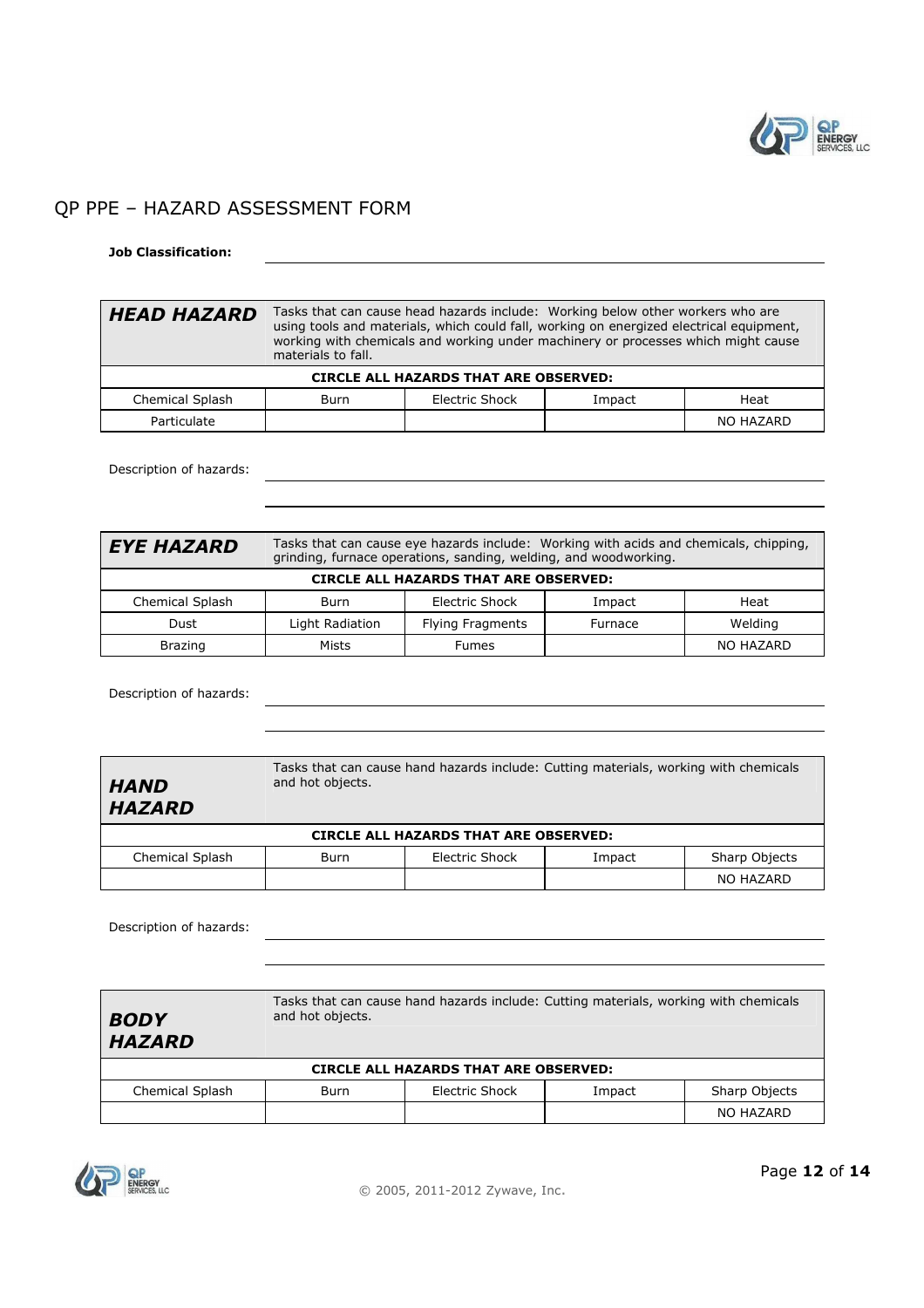

Description of hazards:

| <b>FOOT HAZARD</b>                           | Tasks that can cause foot hazards include: Carrying or handling materials that could be<br>dropped, performing manual material handling and working with chemicals. |                |        |                      |  |  |
|----------------------------------------------|---------------------------------------------------------------------------------------------------------------------------------------------------------------------|----------------|--------|----------------------|--|--|
| <b>CIRCLE ALL HAZARDS THAT ARE OBSERVED:</b> |                                                                                                                                                                     |                |        |                      |  |  |
| Chemical Splash                              | Burn                                                                                                                                                                | Electric Shock | Impact | <b>Sharp Objects</b> |  |  |
| Rolling Objects                              | Compression                                                                                                                                                         |                |        | NO HAZARD            |  |  |

Description of hazards:

*RESPIRATORY*  and working with chemicals. Tasks that can cause respiratory hazards include: Spraying, dipping, welding, cutting

|                        |                                       | <b>CIRCLE ALL HAZARDS THAT ARE OBSERVED:</b> |  |           |  |  |
|------------------------|---------------------------------------|----------------------------------------------|--|-----------|--|--|
| <b>Chemical Splash</b> | Welding<br>Cutting<br>Dipping<br>Burn |                                              |  |           |  |  |
|                        |                                       |                                              |  | NO HAZARD |  |  |

Description of hazards:

*HAZARD* 

| <b>NOISE</b><br><b>HAZARD</b> | Tasks that cause employees to be exposed to noise levels exceeding 85 decibels, over<br>an 8 hour shift. |           |  |
|-------------------------------|----------------------------------------------------------------------------------------------------------|-----------|--|
|                               | <b>CIRCLE ALL HAZARDS THAT ARE OBSERVED:</b>                                                             |           |  |
| Noise 85-90 db                | Noise 90 db &<br>higher                                                                                  | NO HAZARD |  |
| Description of hazards:       |                                                                                                          |           |  |
| PPE Required:                 |                                                                                                          |           |  |
|                               |                                                                                                          |           |  |
|                               |                                                                                                          |           |  |
| Completion Date:              |                                                                                                          |           |  |